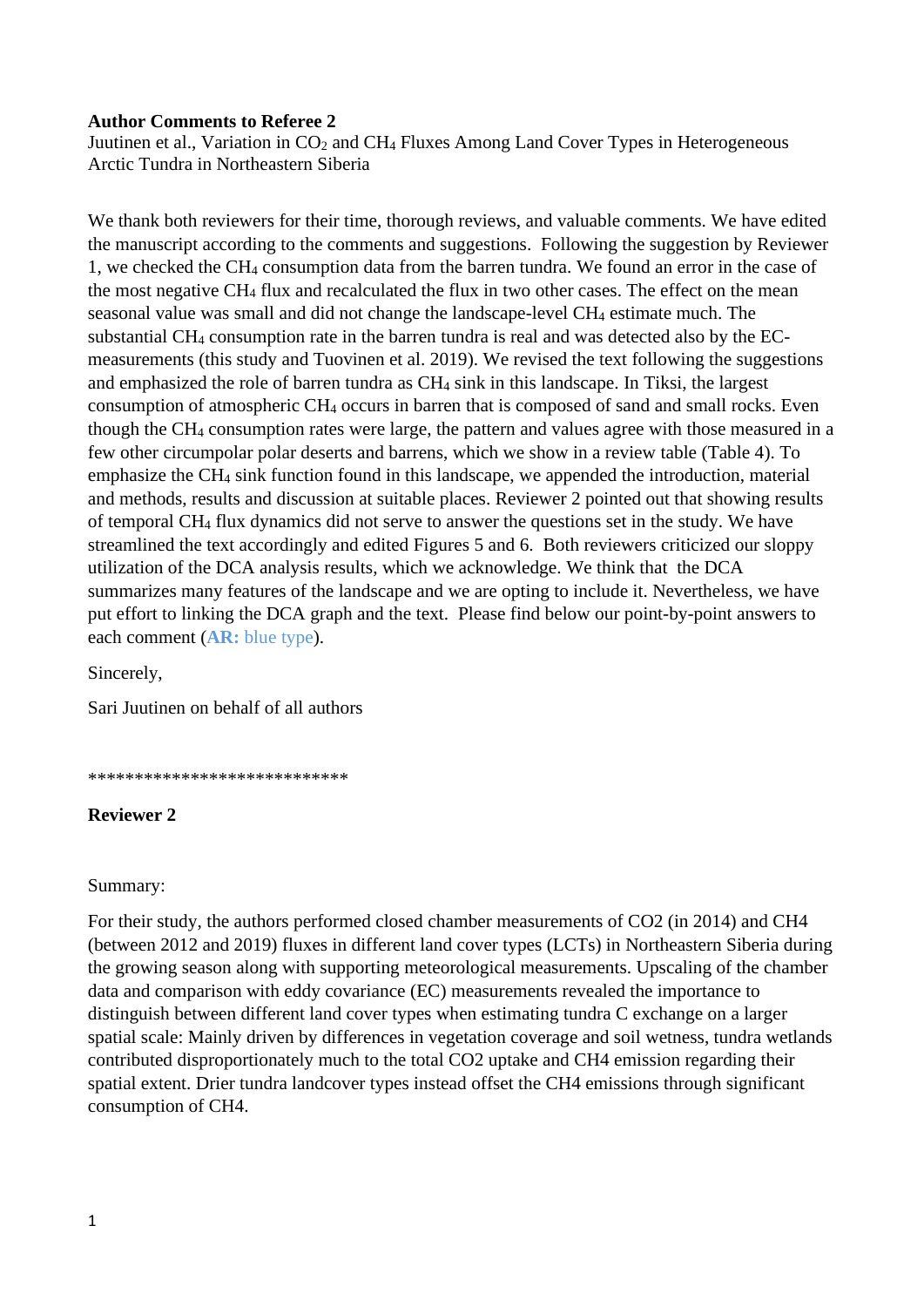## Major comments:

The questions addressed in the study are well within the scope of BG. The study does not really comprise any new ideas or concepts, however publishing greenhouse gas flux data and additional measurements from the still data-scarce Arctic region is valuable in itself. From my point of view (and as the authors state themselves) the small number of replicates per LCT does not allow for a precise quantitative evaluation of greenhouse gas emission depending on the LCT. I expect that assuming that a single plot per LCT (as for example in 2014 for bog and dwarf-shrub tundra, see Table 2) is representative for the whole LCT, might introduce high uncertainty into the upscaled data product. For example different microtopography types within a bog (small hummocks, hollows,...) might already show very different exchange rates of greenhouse gases. The study clearly focusses on the spatial aspect, however, many more temporal replicates were performed. The design of the measurements therefore does not match the aim of the analyses very well. Regarding this issue it is nearly surprising to me, how well the upscaled chamber measurements match the EC measurements (at least from a qualitative point of view) (Figure 7). The main conclusion that different land cover types should be distinguished for upscaling is not new but the proof of its importance, given in the paper, is still useful also regarding possible future changes in the distribution of different LCTs due to climate change.

A new aspect is added to the study by the multivariate analysis that investigates the relationship between gas fluxes and environmental variables. However, this analysis seems a bit redundant to me in this context because it does not add any information to the results or conclusions presented in the paper. Furthermore, the DCA ordination diagram (Figure 3) is only described in a rather technical manner. In my opinion the multivariate analysis should either be removed from the paper or it should be described, analyzed and interpreted in more detail.

In general more information is included in the manuscript than is needed to answer the research questions (e.g. also the temporal differences between CH4 fluxes within the growing season). This sometimes makes the manuscript hard to follow. In my opinion it would be better to focus on the data that is relevant for the study aim.

Throughout the manuscript words are sometimes written out although an abbreviation had been introduced earlier. Adding an overview table that contains all the abbreviations would be helpful also because there are quite some abbreviations used in the manuscript.

AR: We thank for the comments and suggestions. We streamlined the text to focus on the spatial aspects. We admit the low number of spatial samples that is a result of compromising for determining the light response of net exchange of  $CO<sub>2</sub>$ , which requires temporal replication. Also, the measurement campaigns had time constraints. We specified in the text that 'bog' means here the drier tundra peatland that is distinguished from the fens by more abundant dwarf shrubs and lower WT position. In this case, there is no pool and hummock variation. This does not remove the fact that replication per LCT is low. We decided to show the temporal aspect of CH4 fluxes only to reveal the data behind the mean values. However, we redrew Figures 5 and 6 to focus on the spatial aspect and edited the text consequently. In addition, we have elaborated the interpretation of the DCA-analysis in results and discussions. The usage of abbreviations was checked throughout the text, but no table was included, because their number is moderate.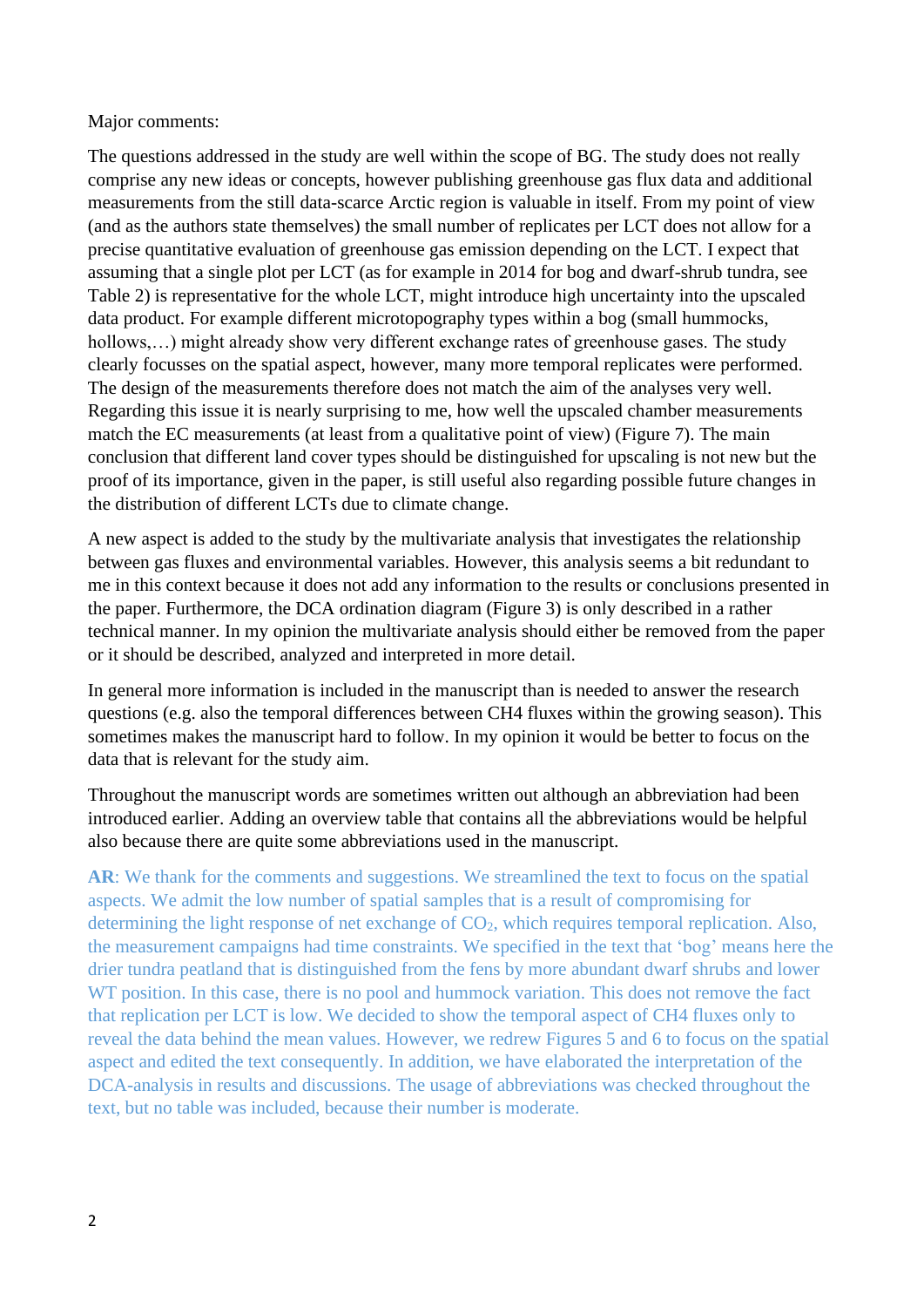Minor comments:

l. 78: The word "act" is missing and "-s"

**AR**: Revised

l. 86: I don't understand the meaning of the word "enhances" in this context

AR: "Enhances" replaced by "improves"

ll. 86, 87: if only the eddy covariance method is meant with "micrometeorological measurements", I would mention this explicitly.

## **AR**: Changed as suggested

l. 96: In ll. 87, 88 it is mentioned that flux estimates using the eddy covariance technique might be biased in a highly heterogeneous environment like the study area. Is it then reasonable to compare the chamber measurements to the eddy covariance measurements to assess the spatial representativeness of the chamber method? It is certainly helpful to compare chamber and EC measurements but the way the reasoning is expressed here it seems a bit contradictory. Maybe you could just rephrase your reason for comparing the chamber fluxes with eddy covariance measurements.

**AR**: The possible EC bias is taken into account in the EC vs chamber comparison by weighting the LCT-specific chamber-based fluxes by LCT proportions (Fig. 7). These proportions represent the relative contribution of each LCT as estimated from the EC footprint climatology and LCT map, and thus this weighting improves the comparability of the chamber- and EC-based fluxes. We rephrased the text.

l. 106: At several point in the manuscript, when referring to a figure, I would add the relevant part of the figure to the reference. For example in this line I would refer explicitly to Figure 1a instead of just Figure 1.

**AR**: We have edited the figure references throughout the text.

l. 117: I cannot see this from Figure 1 and would therefore only refer to Table 1.

# **AR**: Done

l. 123: I would also refer to Figure 1 d-h here.

### **AR**: Done

l. 157: "…over 5 °C…" – is that the definition of the growing season?

**AR:** Not necessary in the Arctic, but that value was used just to indicate conditions.

ll. 176 – 179: Since the analyses are based on little replicates it would be interesting, how many measurements had to be discarded. Maybe this information could be added to Table 2, if the numbers do not already give only the valid flux measurements.

**AR**: Only valid data included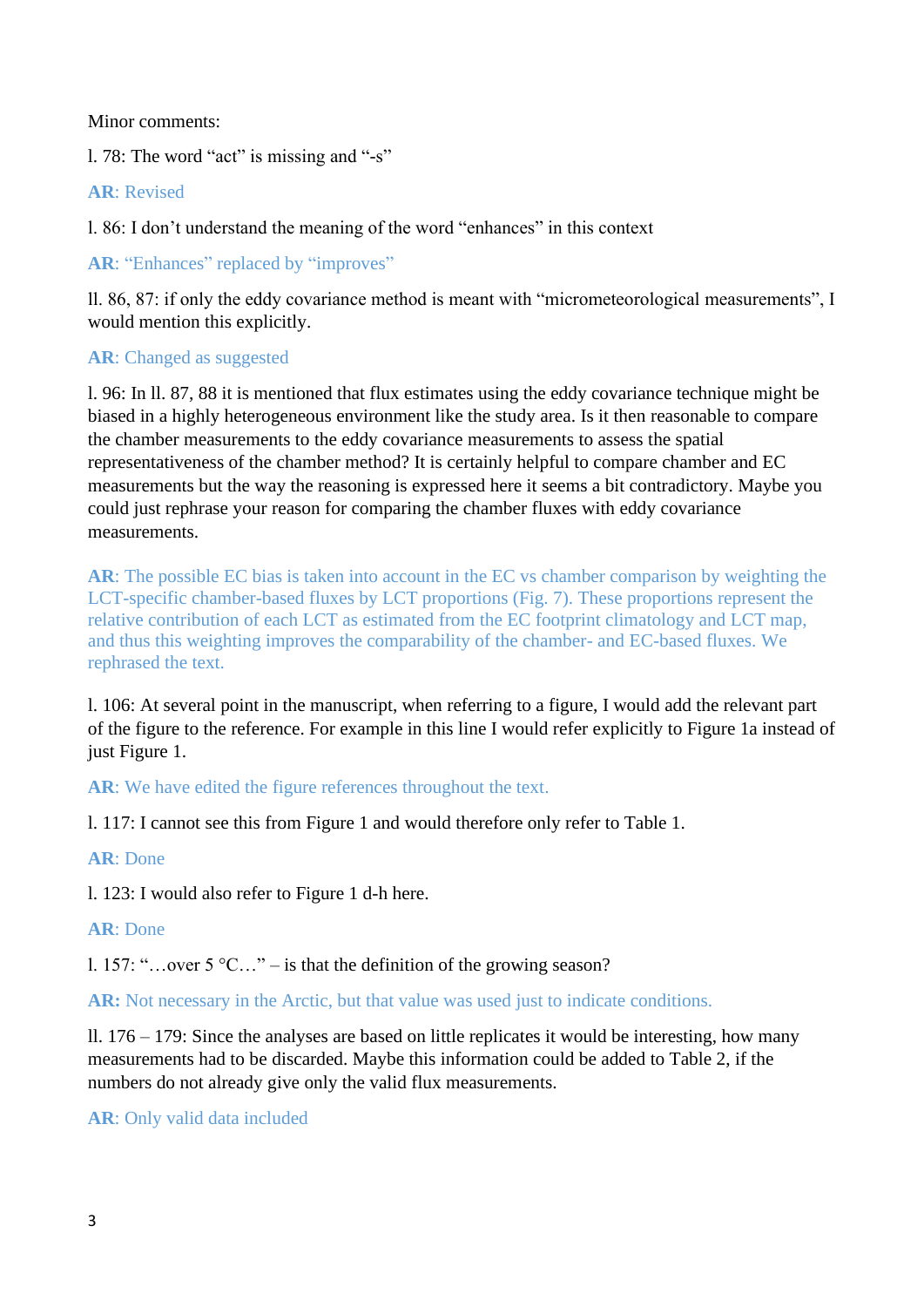ll. 229 – 238: How exactly was the "light response of Pg and NEE" determined? How exactly did you determine the value of Pgmax and Pg800?

**AR:** Text has been edited.

l. 238: What do you mean with "collar means"? Are these temporal means over all the measurements performed at one collar?

**AR**: Mean of observations per each collar, temporal means. Text has been edited.

l. 254: A bracket is missing after "…360°"

**AR**: Corrected

l. 275: I would refer only to Figure 2b here.

**AR**: Corrected

l. 276: "2011-2019"

**AR**: Corrected

l. 282: The reference should be to Figure 2 c-d.

**AR**: Corrected

l. 291: a "T" for temperature is missing after "…soil surface…"

**AR**: Corrected

l. 297: The sentence structure does not make sense.

**AR**: Corrected

ll. 301, 302: Why is the strong correlation of ER with axis 2 not mentioned?

**AR**: Not very strong, but it is included in the text now

# l. 313: What is the meaning of these Eigenvalues?

**AR**: The eigenvalue is a measure of the strength of an axis, the amount of variation along an axis, and ideally the importance of an ecological gradient. We report in the text the variances explained by each axis in the vegetation data. Eigenvalues can be removed.

ll. 313, 314: I would rather add the information that "…axis 1 and 2 explain cumulatively 63% of the variation…" to the main text than keeping it in the figure caption.

**AR**: Edited as suggested and values are removed from the caption and the axis statistics are in the text.

l. 335: According to Figure 4 there is no significant linear relationship between CH4 fluxes and WT.

**AR:** Not linear but CH<sup>4</sup> flux was related to WT. Wording changed and correlation replaced by related.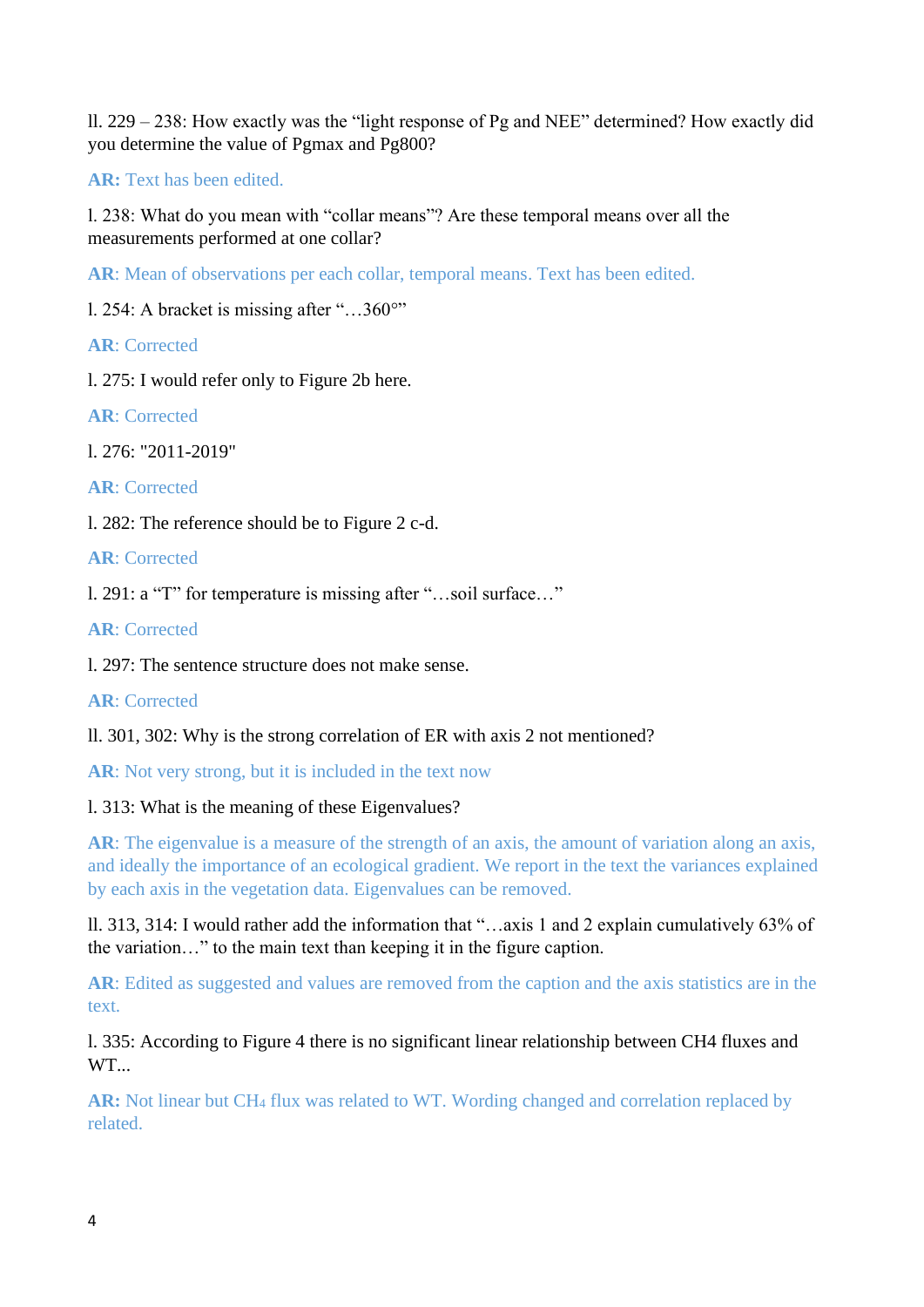l. 345: Is the standard error the same as standard deviation? In Figure 6 standard deviation is used and in Table 3, standard error.

**AR**: No, it is different. Both were edited and it is standard error in the table and figures.

l. 364: the "4" in "CH4" should be made into a subscript

**AR**: Corrected

ll. 370, 371: I would say "…comprised…of…" or "…contributed…to…"

**AR:** Edited

l. 377: I would explicitly refer to Figure 7 b-d.

**AR**: Edited

ll. 379, 380: Which wind sector do the percentages refer to?

AR: Those are averages. Text edited accordingly.

l. 382: I would refer to Figure 7f.

**AR**: Edited

l. 392: "…exchange of CO2, photosynthesis, and CH4 flux,…"

AR: Edited, now stands "...NEE, Pg, and CH<sub>4</sub> emissions..."

l. 401: "…wind direction sectors (a)),…". Which years are included for Figure 7 f)? Only 2014 or all years of CH4 flux measurements?

**AR:** The legend edited, and it is also mentioned that only year 2014 data were used.

l. 409: What are the "collar-specific estimates"?

**AR:** Estimates were calculated for each collar. Text edited.

l. 418: Does the "bog" not count as a wetland type?

**AR**: Right, reworded in the text. Graminoid types had large CO2 uptake capacity while the wet graminoid types, i.e., fens, emitted CH4.

l. 422: "%" is missing. Is it 9 or 10%? At other points of the manuscript you write that it is 10%.

**AR:** The value is recalculated and corrected; 8%.

l. 435: "not" instead of "neither"

**AR:** Corrected

l. 473: Better to also refer to Figure 6.

**AR**: Edited

l. 475: I cannot see this from Figure 3.

**AR:** Text edited but still citing the Fig. 3.